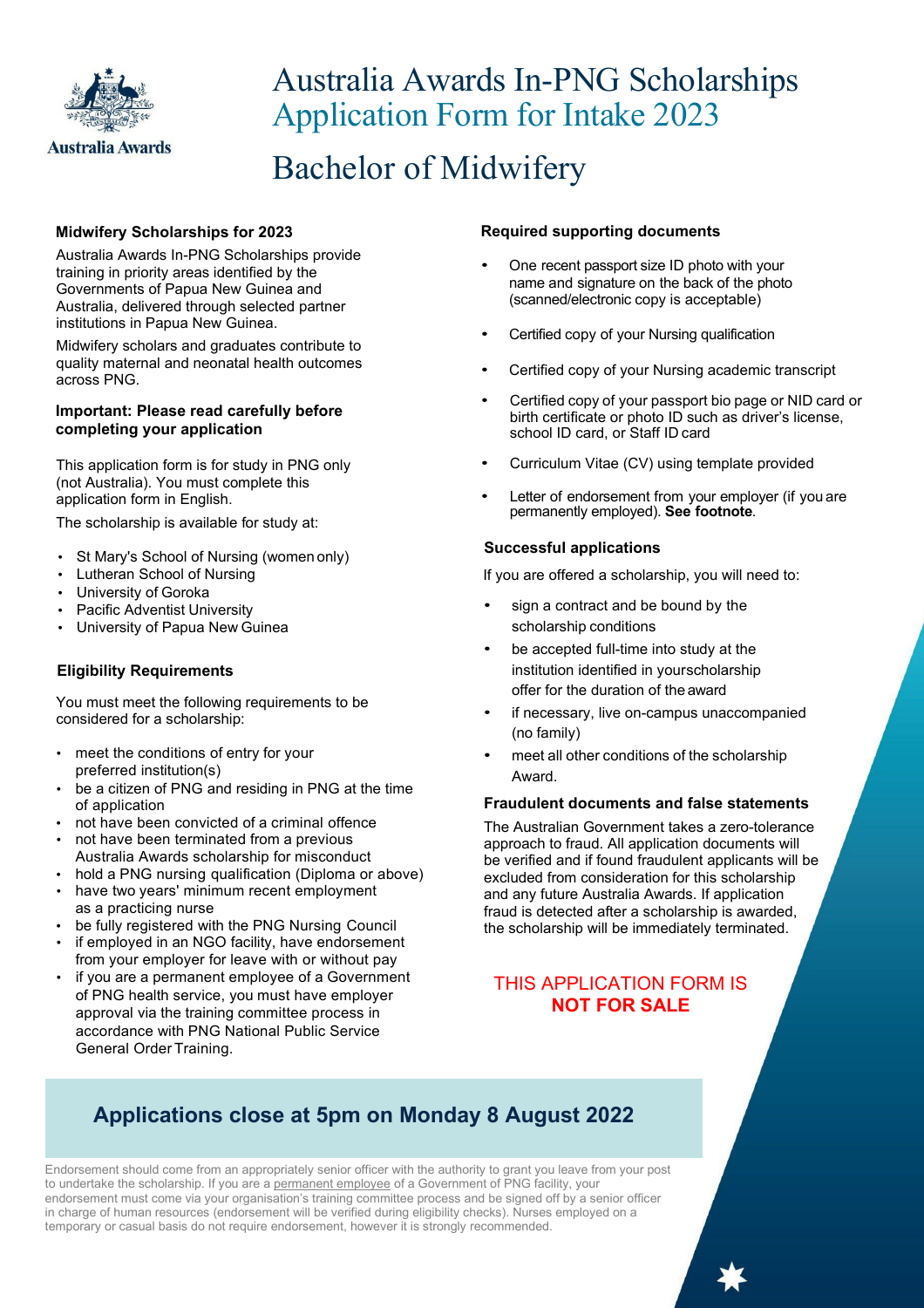#### **Application Submission Instructions**

*This application form can be completed electronically as a PDF. But, you can only save the completed (or partially completed) application if your computer has Adobe Acrobat DC or the latest version of Adobe.*

*Otherwise, you can print off the application form and complete it by hand or complete the application form electronically in one session and print the application before closing.*

#### **You may submit your application using any of the three methods below:**

- 1. **By email:** You attach the application form (completed electronically or by hand) as a PDF email attachment (renamed with your name). Email your applications to: midwifery@australiaawardspng.org.
- 2. **By post:** You can send direct mail or courier your application to the Australia Awards address below. Application envelopes that are date stamped after the closing date or received 14 days after the closing date will not be considered eligible.
- 3. **In person:** You may also submit your application directly to each of the colleges below, but you MUST call the Australia Awards In-PNG Scholarships team immediately to register that you have submitted yourapplication.

#### **For more information:**

Contact the Australia Awards In-PNG Scholarships team **Email:** incountry@australiaawardspng.org **Telephone:** 3211 766 or 7373 3800 **Website:** www.australiaawardspng.org/study-in-png

| <b>Institution</b>                     | <b>Contact Person</b>                                   | <b>Telephone</b>      | Email                     |
|----------------------------------------|---------------------------------------------------------|-----------------------|---------------------------|
| <b>Pacific Adventist</b><br>University | Ms Martina Makarai, Assistant<br>Registrar              | 328 0200 or 328 0439  | Martina.Makarai@pau.ac.pg |
| Lutheran School<br>of Nursing          | Mrs Esther Suaimbau,<br>Registrar                       | 422 2130 or 422 1954  | esuaimbau@gmail.com       |
| St Mary's School of<br><b>Nursing</b>  | Mrs Mary Ponahai, Principal                             | 982 8429 or 7166 1562 | mponahai@gmail.com        |
|                                        | Mrs Francisca Bevi,<br>Midwifery Program<br>Coordinator | 982 8429 or 70708705  | frankibevi@gmail.com      |
| University of Goroka                   | Ms Clerah Goveh, Midwifery<br>Program Coordinator       | 531 1940 or 79068560  | cgoveh@gmail.com          |
| University of Papua<br>New Guinea      | Ms Lilian Temo, Midwifery<br>Program Coordinator        | 311 2626              | liliantemo@gmail.com      |

Contact your preferred institution directly for entry and course requirements:

### **IMPORTANT!**

## **You MUST also apply for admission directly with your preferred institution(s)**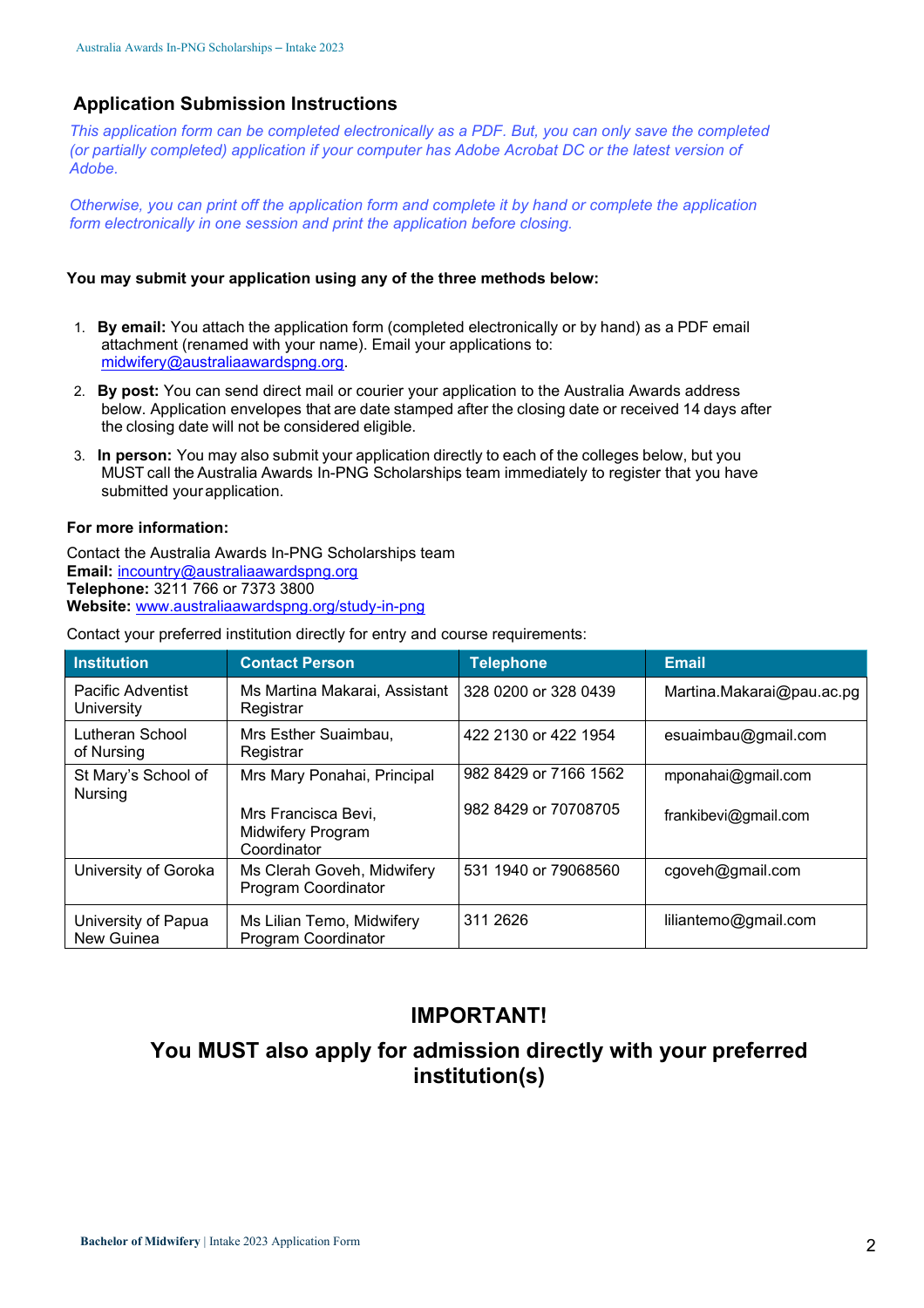| <b>Requirement</b>                                                                   | <b>Pacific Adventist University</b>                                                                                         | <b>Lutheran School of Nursing</b>                                                                                                                                                                                                           | <b>DWU St Mary's School of Nursing</b>                                                                                         | <b>University of Goroka</b>                                                                                   | <b>University of Papua New Guinea</b>                                                                                                         |
|--------------------------------------------------------------------------------------|-----------------------------------------------------------------------------------------------------------------------------|---------------------------------------------------------------------------------------------------------------------------------------------------------------------------------------------------------------------------------------------|--------------------------------------------------------------------------------------------------------------------------------|---------------------------------------------------------------------------------------------------------------|-----------------------------------------------------------------------------------------------------------------------------------------------|
| <b>Expected date of</b>                                                              |                                                                                                                             |                                                                                                                                                                                                                                             |                                                                                                                                |                                                                                                               |                                                                                                                                               |
| commencement - Intake<br>2023                                                        | February 2023                                                                                                               | February 2023                                                                                                                                                                                                                               | February 2023                                                                                                                  | February 2023                                                                                                 | February 2023                                                                                                                                 |
| <b>Expected date of completion</b><br>$-$ Intake 2023                                | <b>July 2024</b>                                                                                                            | <b>July 2024</b>                                                                                                                                                                                                                            | <b>July 2024</b>                                                                                                               | <b>June 2023</b>                                                                                              | <b>July 2024</b>                                                                                                                              |
| <b>Minimum current</b><br>qualification required                                     | Diploma in General Nursing or<br>Bachelor Degree in Nursing                                                                 | Diploma in General Nursing                                                                                                                                                                                                                  | Diploma in General Nursing                                                                                                     | Diploma in General Nursing                                                                                    | Diploma in General Nursing                                                                                                                    |
| Minimum number of years<br>nursing experience at<br>commencement of academic<br>year | 2 years with at least 6 months in the<br>areas of Obstetrics and Gynaecology                                                | 2 years with at least 6 months in the<br>areas of Obstetrics and Gynaecology                                                                                                                                                                | 2 years                                                                                                                        | 2 years                                                                                                       | 2 years in Reproductive Health                                                                                                                |
| <b>Health Check before</b><br>commencement                                           | Is included in PAU Application Form for<br>Medical Check by Medical Doctor. A<br>Form Supplied with PAU App Form.           | Medical examination is required and<br>must be done a by Medical Doctor.                                                                                                                                                                    | Medical examination by Medical<br>Doctor on Institution's medical<br>examination form.                                         | <b>Medical Examination Forms are</b><br>included in the acceptance letter from<br>UOG.                        | Reproductive Health                                                                                                                           |
| <b>Pregnancy policy</b>                                                              | A provisional awardee cannot commence their study if they are pregnant.                                                     | Subject to approval by both the AAPNG and the training institution, a 12 month deferral of commencement of study can be considered.<br>Provisional awardees MUST declare their pregnancy prior to mobilizing to their training institution. |                                                                                                                                |                                                                                                               |                                                                                                                                               |
| Infants' policy                                                                      | A student to advise PAU of children<br>less than 5 years old. Limited family<br>accommodation is available.                 | An infant must be two years old before<br>mother comes for studies.<br>Mothers must come to college<br>unaccompanied.                                                                                                                       | An infant be must two years old before<br>mother comes for studies.<br>Mothers must come to<br>college unaccompanied.          | The university cannot accommodate<br>awardees who are nursing young<br>infants.                               | Students with infants must declare<br>they have infants and are unable to<br>reside on campus. They can reside<br>outside and attend classes. |
| <b>Living Off Campus policy</b>                                                      | Permitted but cost of living is not<br>covered by the college.                                                              | All midwifery students are expected to<br>live on- campus.                                                                                                                                                                                  | Permitted but cost of living is not<br>covered by the college (only for local<br>students with infants).                       | All midwifery students are expected to<br>live on- campus.                                                    | Only those who are with infants, but<br>costs of living are not covered by the<br>college.                                                    |
| Student participation in<br>campus upkeep                                            | Compulsory: 8 hours per week,<br>includes gardening, cleaning, clinic on<br>call, IT, media and Dining hall<br>(cafeteria). | Compulsory 1 hour on Wednesday 3-<br>4pm and Saturday - dorms and<br>classrooms and school boundary.<br>Compulsory 25 minutes morning<br>devotion 7:30-7:45 am (Mon-Fri).                                                                   | 7am-10am Saturday home cleaning in<br>dorms & classroom. Daily morning<br>charges & morning devotions.                         | Students are rostered to keep their<br>own rooms and dormitories clean.                                       | Students ensure their dormitory is<br>cleaned, work cooperatively to<br>complete a daily schedule.                                            |
| <b>Other requirements</b>                                                            | <b>Copies of Nursing Registration</b><br>certificate and current registration<br>status.                                    | Application must be endorsed by<br>the employer and consent letter from<br>spouse if married.                                                                                                                                               | Spouse consent form to be sign by<br>spouse and Student consent form to<br>be signed by student.                               | Minimum GPA 2.5<br>Copy of Nursing Registration<br>Certificate and current registration<br>status.            | Spouses and children are not allowed<br>in the midwifery dormitory.                                                                           |
| <b>Other requirements</b>                                                            | Application must be endorsed by<br>the employer.                                                                            | Original copies of certificates and<br>Nursing license and transcripts will be<br>sighted upon registration.                                                                                                                                | Copies of original nursing certificate<br>and Nursing license to be sighted<br>upon registration as well as<br>the transcript. | Upon registration - Original grade 12<br>certificates, Nursing Registration<br>certificates will be verified. | Students are allowed to do weekend<br>and Public Holiday shifts to add hours<br>to practical if they wish to.                                 |
| <b>Other requirements</b>                                                            | Student to advise PAU of children less<br>than 5 years old. Limited family<br>accommodation is available.                   | Minimum nursing qualification GPA of<br>2.5.                                                                                                                                                                                                | Open to women only (until male<br>accommodation becomes available).                                                            | Both genders are encouraged to apply<br>and make sure they apply to UOG as<br>well if interested to study.    | Students must have a<br>recommendation from immediate<br>supervisors.                                                                         |

## Institution Admission Requirements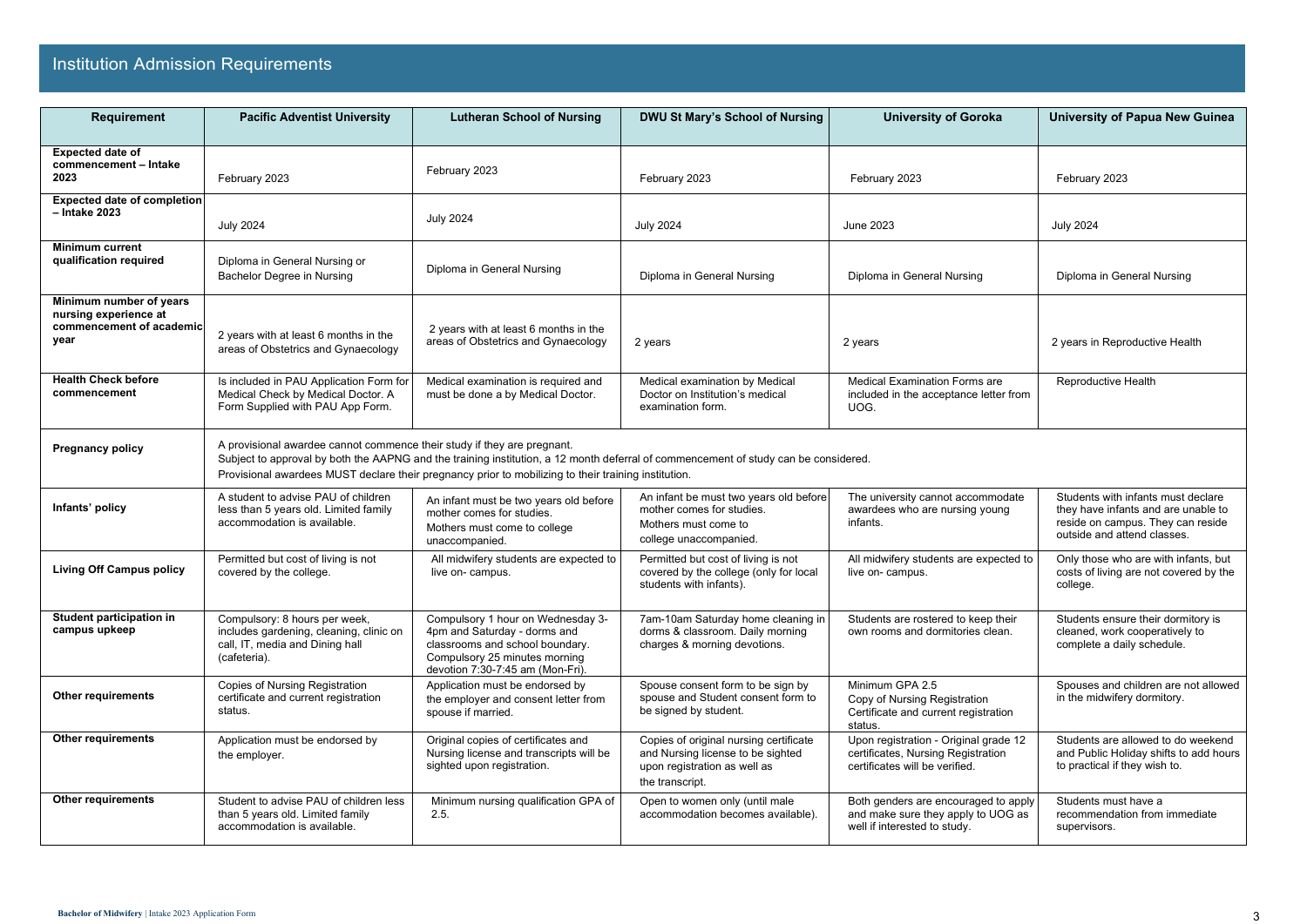| <b>PART 1: ELIGIBILITY REQUIREMENTS</b>                                                                                                                                                                 |
|---------------------------------------------------------------------------------------------------------------------------------------------------------------------------------------------------------|
| Please mark Yes or No for each question<br>False or misleading answers will exclude your application from consideration                                                                                 |
| 1.1 Are you a citizen of PNG?                                                                                                                                                                           |
|                                                                                                                                                                                                         |
| No - You are not eligible. Do not proceed<br>Yes                                                                                                                                                        |
| 1.2 Are you currently a dual Australian citizen or have you applied for Australian citizenship<br>or permanent residency?                                                                               |
| You are not eligible. Do not proceed<br>Yes<br>No                                                                                                                                                       |
| 1.3 Have you completed a PNG nursing qualification at Diploma, Bachelor, or Postgraduate level?                                                                                                         |
| No-You are not eligible. Do not proceed<br>Yes                                                                                                                                                          |
| 1.4 Are you a fully registered nurse with PNG Nursing Council?<br>Yes<br>No                                                                                                                             |
| 1.5 Is your nursing registration/license to practice renewed or active?<br>Yes<br>No                                                                                                                    |
| 1.6 If you are registered but without a current practicing license will you commit to updating your<br>license before you graduate (including payment of all fees required by the PNG Nursing Council). |
| You are not eligible. Do not proceed<br>Yes<br>No                                                                                                                                                       |
| 1.7 Have you been employed or worked as a general nurse for more than two years in the past three years?                                                                                                |
| You are not eligible. Do not proceed<br>Yes<br>No.                                                                                                                                                      |
| 1.8 Have you been convicted of a criminal offence, been found guilty or liable in civil proceedings<br>or are you currently involved in a legal action or police charge?                                |
| Yes<br>No                                                                                                                                                                                               |
| If yes, please provide brief details below (AAPNG will seek further information from you if required).                                                                                                  |
|                                                                                                                                                                                                         |
| 1.9 Have you previously received an Australia Awards scholarship and had the scholarship<br>terminated due to misconduct?                                                                               |
| You are not eligible. Do not proceed<br>Yes<br>Nol                                                                                                                                                      |
| 1.10 Do you have a personal connection (family or friendship) with anyone at Australia Awards PNG,<br>or with the nursing school or medical science faculty where you are applying to study?            |
| School/faculty<br><b>AAPNG</b><br>No connections                                                                                                                                                        |
| (You are still eligible for consideration if you have a personal connection, but it is important that this connection is declared                                                                       |
| Name of person(s):                                                                                                                                                                                      |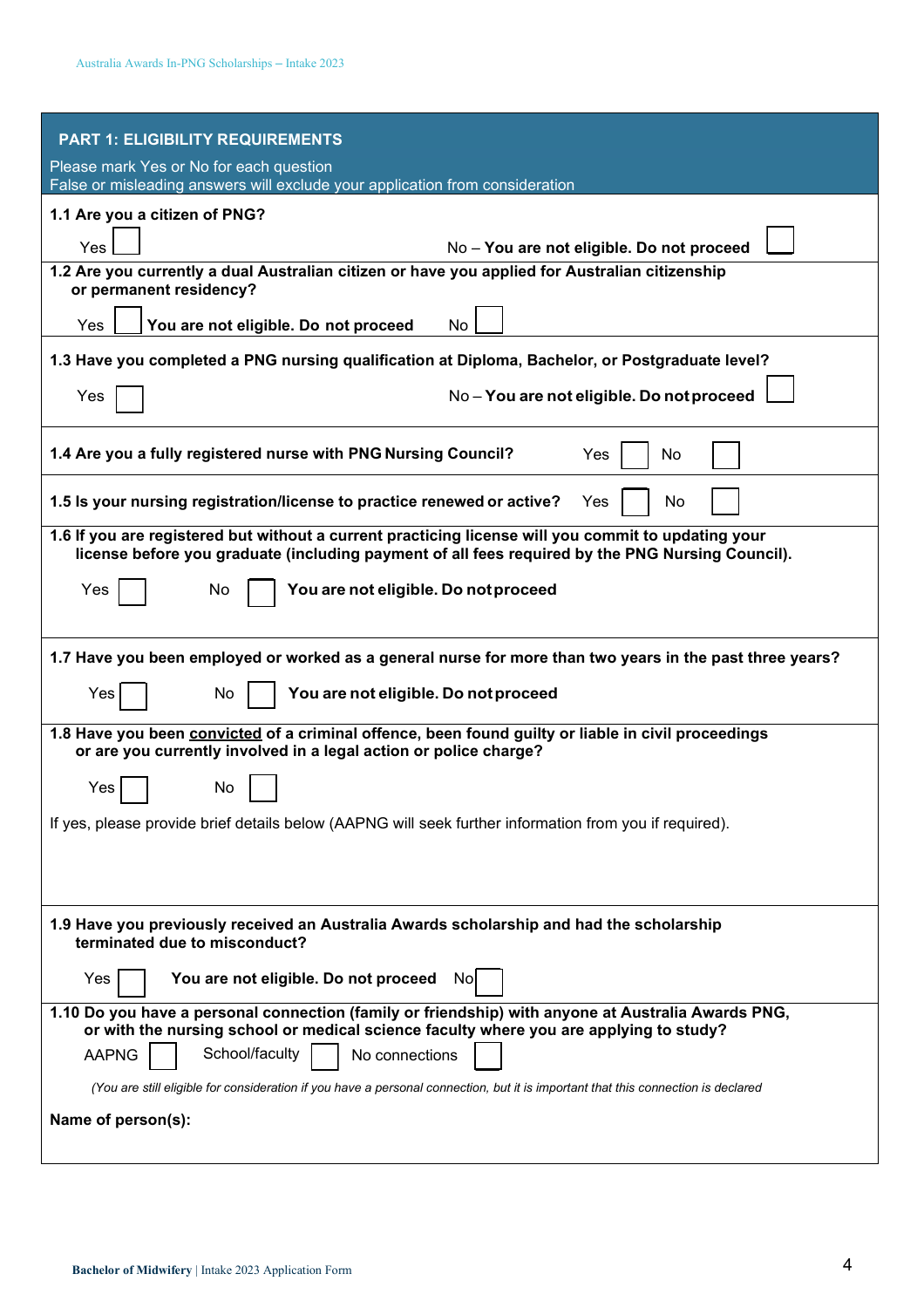| <b>PART 2: PERSONAL &amp; CONTACT DETAILS</b><br>Please complete all sections. Fields marked with asterisks (*) are mandatory.                                                                                                                                                                                                                                                                                                                                                                                                                                                                                                   |  |                                                   |                 |  |
|----------------------------------------------------------------------------------------------------------------------------------------------------------------------------------------------------------------------------------------------------------------------------------------------------------------------------------------------------------------------------------------------------------------------------------------------------------------------------------------------------------------------------------------------------------------------------------------------------------------------------------|--|---------------------------------------------------|-----------------|--|
| <b>First Name*</b>                                                                                                                                                                                                                                                                                                                                                                                                                                                                                                                                                                                                               |  |                                                   | <b>ID photo</b> |  |
| Last Name*                                                                                                                                                                                                                                                                                                                                                                                                                                                                                                                                                                                                                       |  |                                                   |                 |  |
| Gender*                                                                                                                                                                                                                                                                                                                                                                                                                                                                                                                                                                                                                          |  | Male<br>Female                                    |                 |  |
| Date of Birth*                                                                                                                                                                                                                                                                                                                                                                                                                                                                                                                                                                                                                   |  |                                                   |                 |  |
| <b>Marital Status</b>                                                                                                                                                                                                                                                                                                                                                                                                                                                                                                                                                                                                            |  | Married<br>Single<br>Divorced/Widowed<br>De facto |                 |  |
| Do you consider yourself a Person with Disability*                                                                                                                                                                                                                                                                                                                                                                                                                                                                                                                                                                               |  | Yes<br>Not Sure<br>No                             |                 |  |
| People with disabilities who meet eligibility criteria are strongly encouraged to apply for a scholarship and will be<br>assessed on the merit of their application. If awarded a scholarship an assessment will be undertaken to identify if<br>additional support is required to overcome barriers to accessing education.<br>For more information, please contact Australia Awards PNG. You can find out more about Australian Government's<br>disability inclusive development strategy at http://dfat.gov.au/aid/topics/development-issues/disability-inclusive-<br>development/Pages/disability-inclusive-development.aspx |  |                                                   |                 |  |
| If yes, please select the type of disability by ticking the box and provide further details below*                                                                                                                                                                                                                                                                                                                                                                                                                                                                                                                               |  |                                                   |                 |  |
| Physical Impairment, including a permanent<br>injury                                                                                                                                                                                                                                                                                                                                                                                                                                                                                                                                                                             |  | Hearing impairment                                |                 |  |
| Visual impairment (which cannot be addressed<br>by prescription glasses)                                                                                                                                                                                                                                                                                                                                                                                                                                                                                                                                                         |  | <b>Brain injury</b>                               |                 |  |
| Speaking impairment                                                                                                                                                                                                                                                                                                                                                                                                                                                                                                                                                                                                              |  | Psychological illness                             |                 |  |
| Others (specify)                                                                                                                                                                                                                                                                                                                                                                                                                                                                                                                                                                                                                 |  |                                                   |                 |  |
| Please provide further details                                                                                                                                                                                                                                                                                                                                                                                                                                                                                                                                                                                                   |  |                                                   |                 |  |
| Home Province*                                                                                                                                                                                                                                                                                                                                                                                                                                                                                                                                                                                                                   |  |                                                   |                 |  |
| <b>Home District*</b>                                                                                                                                                                                                                                                                                                                                                                                                                                                                                                                                                                                                            |  |                                                   |                 |  |
| Residential Address (where you are currently living).<br>This information will help AAPNG to make appropriate logistics arrangements                                                                                                                                                                                                                                                                                                                                                                                                                                                                                             |  |                                                   |                 |  |
| Province*                                                                                                                                                                                                                                                                                                                                                                                                                                                                                                                                                                                                                        |  |                                                   |                 |  |
| District*                                                                                                                                                                                                                                                                                                                                                                                                                                                                                                                                                                                                                        |  |                                                   |                 |  |
| Village/LLG*                                                                                                                                                                                                                                                                                                                                                                                                                                                                                                                                                                                                                     |  |                                                   |                 |  |
| Complete Postal Address* (PO Box,<br>Town/City, Province, Post Code):<br>If you do not have a postal address, ask permission of<br>your local church to use their postal address.<br>Otherwise, state NONE                                                                                                                                                                                                                                                                                                                                                                                                                       |  |                                                   |                 |  |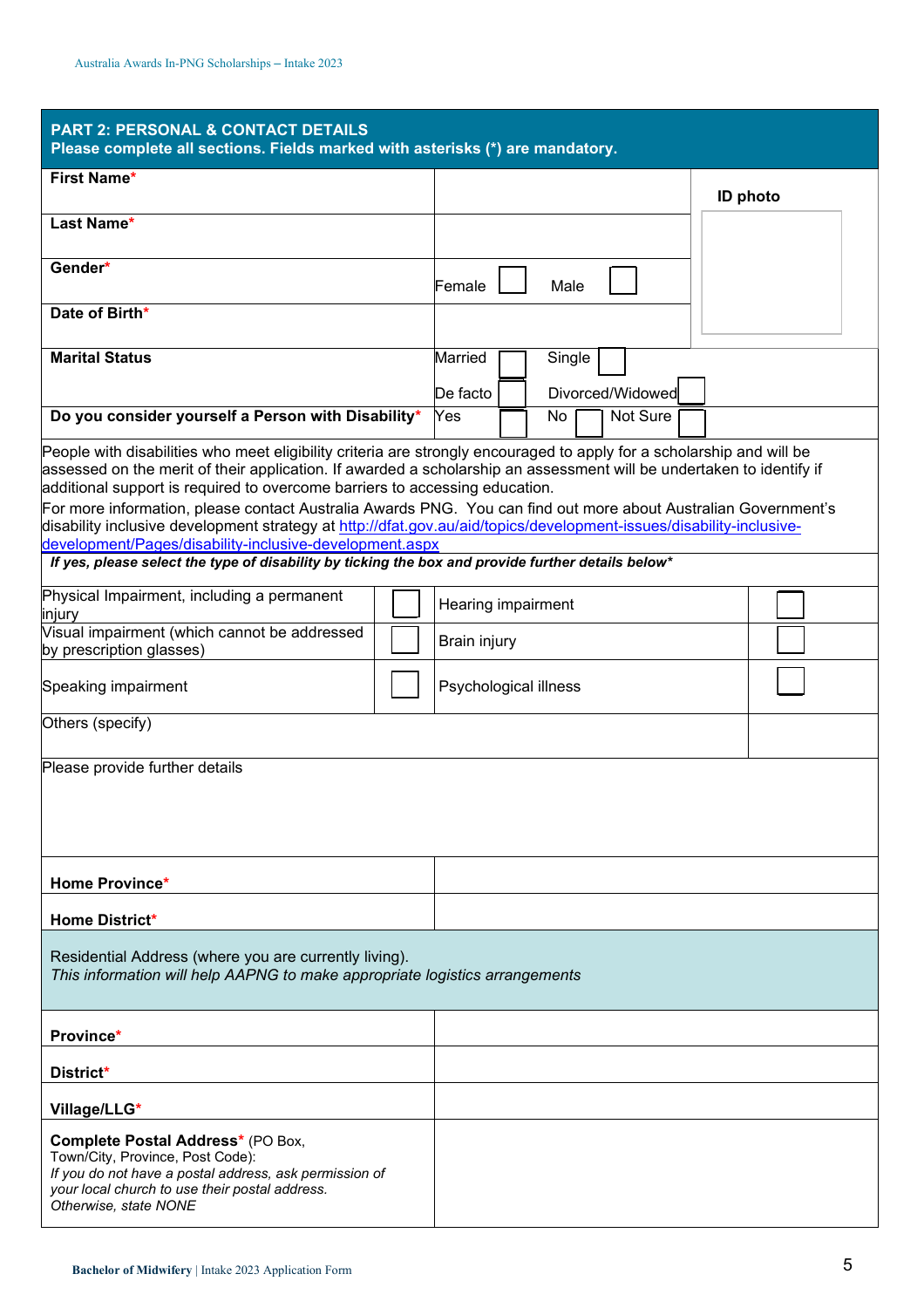| <b>Contact information</b><br>We must be able to contact you on the numbers provided below for us to communicate the outcome or progress of your application |         |                                               |                |  |
|--------------------------------------------------------------------------------------------------------------------------------------------------------------|---------|-----------------------------------------------|----------------|--|
| Mobile number*:                                                                                                                                              |         |                                               |                |  |
| Alternative mobile number*:<br>Please provide the name of the person who owns this phone<br>and your relationship with them                                  |         |                                               |                |  |
| Email address*:<br>Please provide up to two email addresses                                                                                                  |         | 1.                                            |                |  |
|                                                                                                                                                              |         | 2.                                            |                |  |
| <b>Employment Sector *:</b>                                                                                                                                  |         | <b>Public Sector</b><br><b>Private Sector</b> | NGO/Faith-base |  |
| Nursing registration number*:                                                                                                                                |         |                                               |                |  |
| Nursing Registration expiry date*                                                                                                                            |         |                                               |                |  |
| <b>Emergency contact details</b><br>Please nominate a person we can contact in case of emergency                                                             |         |                                               |                |  |
| Name of emergency contact person:                                                                                                                            |         |                                               |                |  |
| Relationship to you:                                                                                                                                         |         |                                               |                |  |
| <b>Contact number:</b>                                                                                                                                       |         |                                               |                |  |
| <b>Email address:</b>                                                                                                                                        |         |                                               |                |  |
| <b>Residential address:</b><br>(Not postal address)                                                                                                          |         |                                               |                |  |
|                                                                                                                                                              |         |                                               |                |  |
| <b>PART 3: EDUCATION BACKGROUND</b><br>Please provide details of the highest level of study you have completed                                               |         |                                               |                |  |
| Name of institution*:                                                                                                                                        |         |                                               |                |  |
|                                                                                                                                                              |         |                                               |                |  |
| Level of qualification achieved*<br>(please tick):                                                                                                           | Diploma | <b>Bachelor</b>                               | Postgraduate   |  |
| Year completed or graduated*                                                                                                                                 |         |                                               |                |  |
|                                                                                                                                                              |         |                                               |                |  |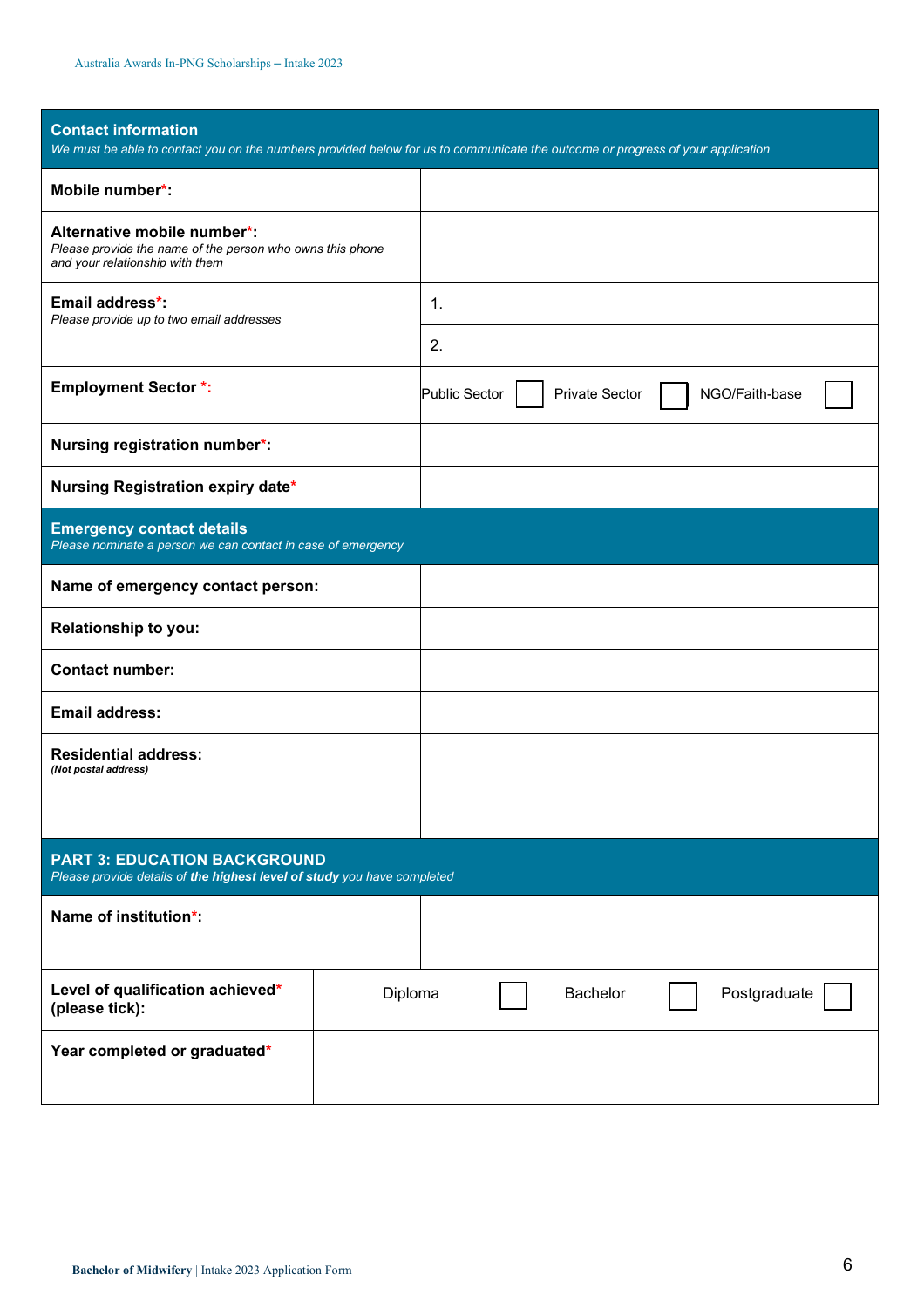| <b>PART 4: INSTITUTION PREFERENCES</b><br>Please select up to two colleges where you prefer to study. Indicate your 1 <sup>st</sup> and 2 <sup>nd</sup> Choices. You may<br>be offered a scholarship at any of the colleges you choose.<br>Nominating one institution may reduce your likelihood of receiving a scholarship. |  |  |  |  |
|------------------------------------------------------------------------------------------------------------------------------------------------------------------------------------------------------------------------------------------------------------------------------------------------------------------------------|--|--|--|--|
| Second Choice Institution (mark one)                                                                                                                                                                                                                                                                                         |  |  |  |  |
| Pacific Adventist University                                                                                                                                                                                                                                                                                                 |  |  |  |  |
| St Mary School of Nursing (women only)                                                                                                                                                                                                                                                                                       |  |  |  |  |
| Lutheran School of Nursing                                                                                                                                                                                                                                                                                                   |  |  |  |  |
| University of Goroka                                                                                                                                                                                                                                                                                                         |  |  |  |  |
| University of Papua New Guinea                                                                                                                                                                                                                                                                                               |  |  |  |  |
|                                                                                                                                                                                                                                                                                                                              |  |  |  |  |
| Please list your most recent employers, the department worked in, and the employment period.<br>Please note you must also complete the CV template in Part 8.                                                                                                                                                                |  |  |  |  |
|                                                                                                                                                                                                                                                                                                                              |  |  |  |  |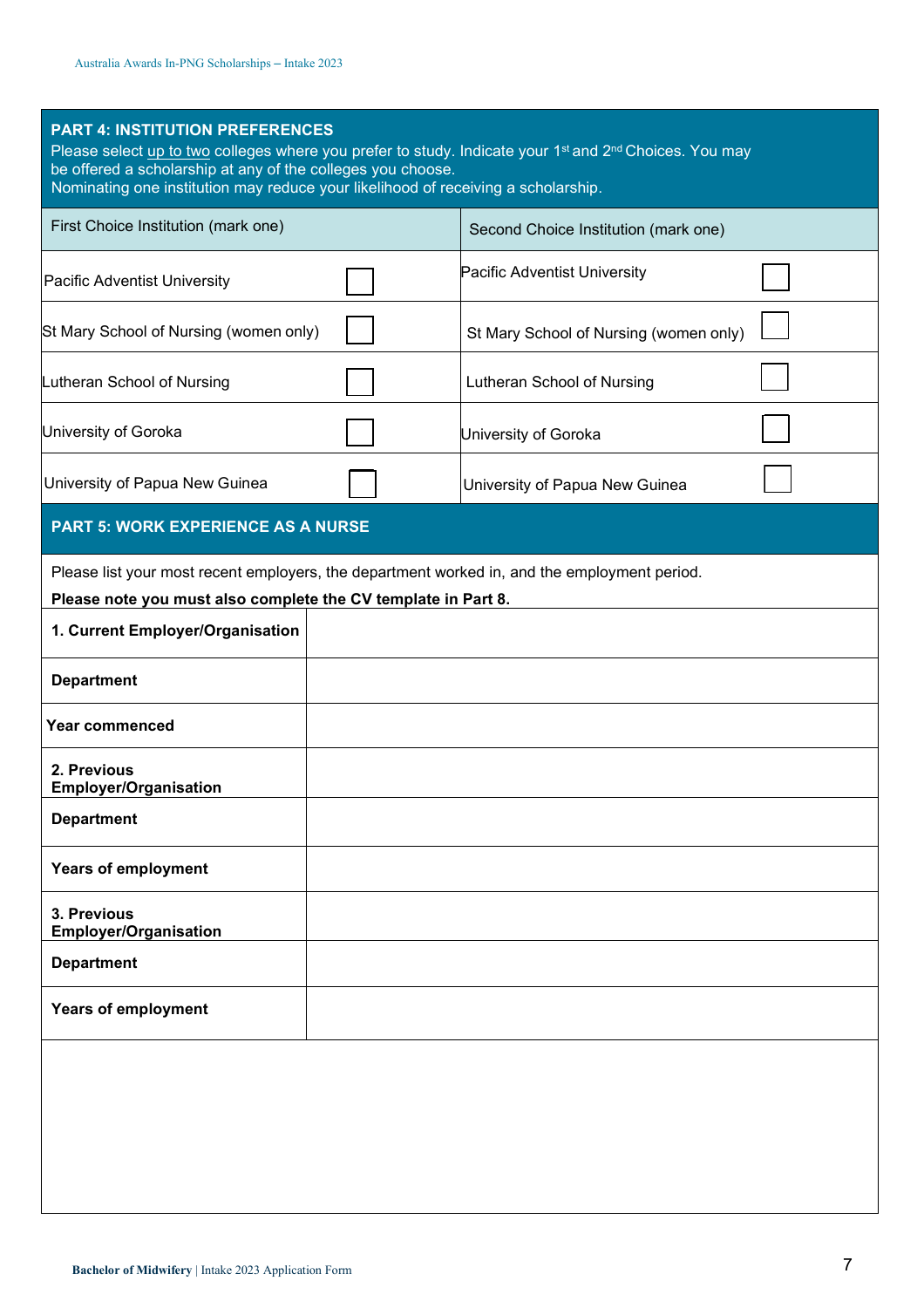#### **PART 6: ASSESSMENT AND SELECTION QUESTIONS**

Answer ALL questions. These questions will be used to assess your application. Please provide your best answers.

#### **You MUST answer within the specified word count**

**Q1:** After graduation, how will you continue to develop your professional skills and knowledge of midwifery?

What do you hope to contribute to improve maternal and child health outcomes? **(300 words)**

*This question aims to assess your understanding, interest and commitment to skills development and ongoing professional development in your midwifery career and how this will help to improve the quality of maternal health care in PNG.*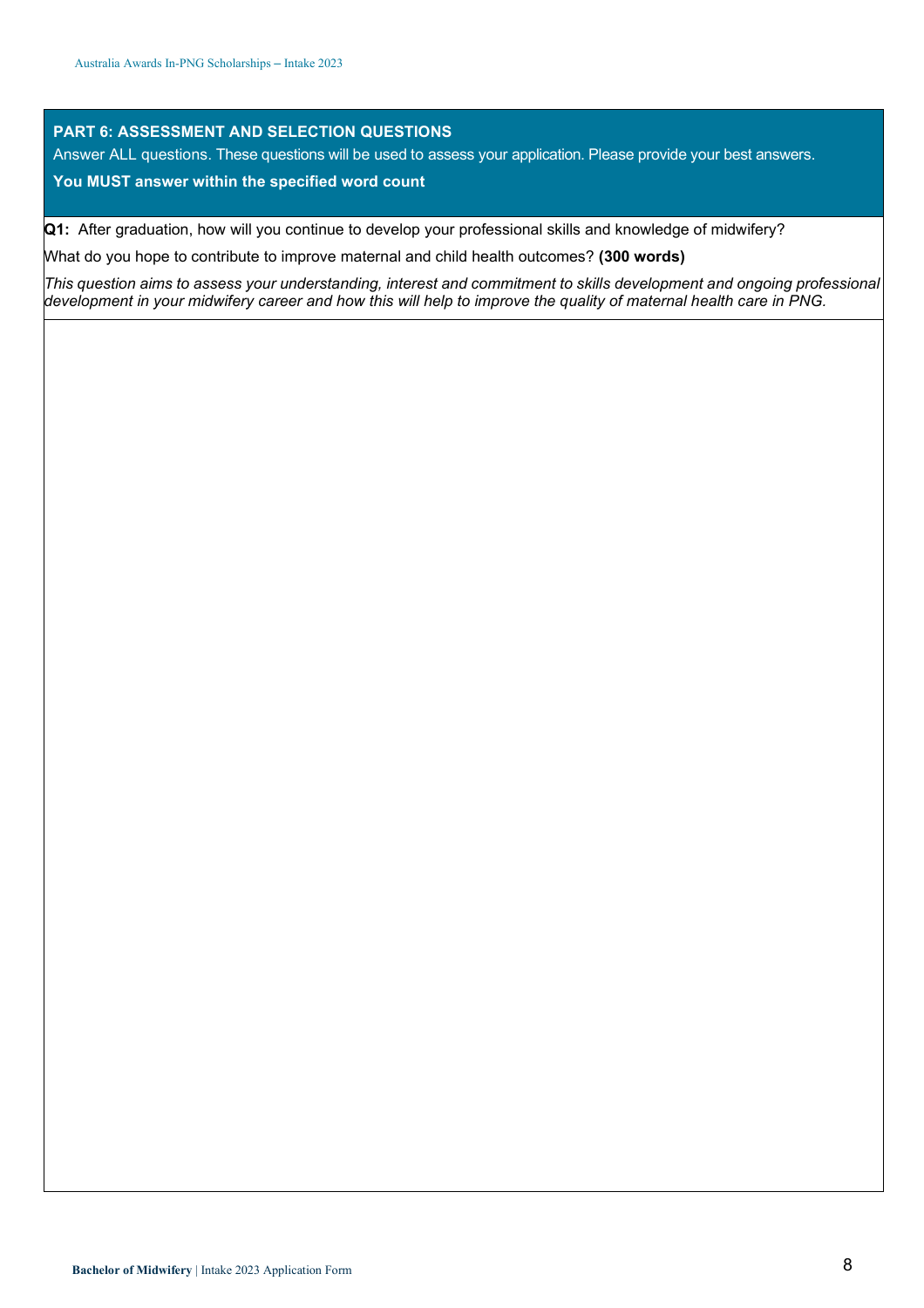**Q2:** Use the STAR method to answer this question. Read the Situation provided and use the guiding questions to describe the Task, the Action, and the Result. **(300 words)**

**Situation:** You are on duty in a ward in a General Hospital. The ward is crowded, busy and noisy. Many of the patients and family members are asking questions and demanding your attention. There are no spare beds. Two emergency cases arrive requiring your immediate assistance.

**Task:** Describe your role and responsibility in this situation.

**Action:** How did you address this situation? What did you do? How did you remain focused?

**Result:** Explain how your actions contributed to the outcomes in the ward. What did you learn from this experience? What could you do differently next time?

*This question aims to assess your problem-solving and reflection skills, critical thinking and demonstrate how you will apply your skills in a professional setting.*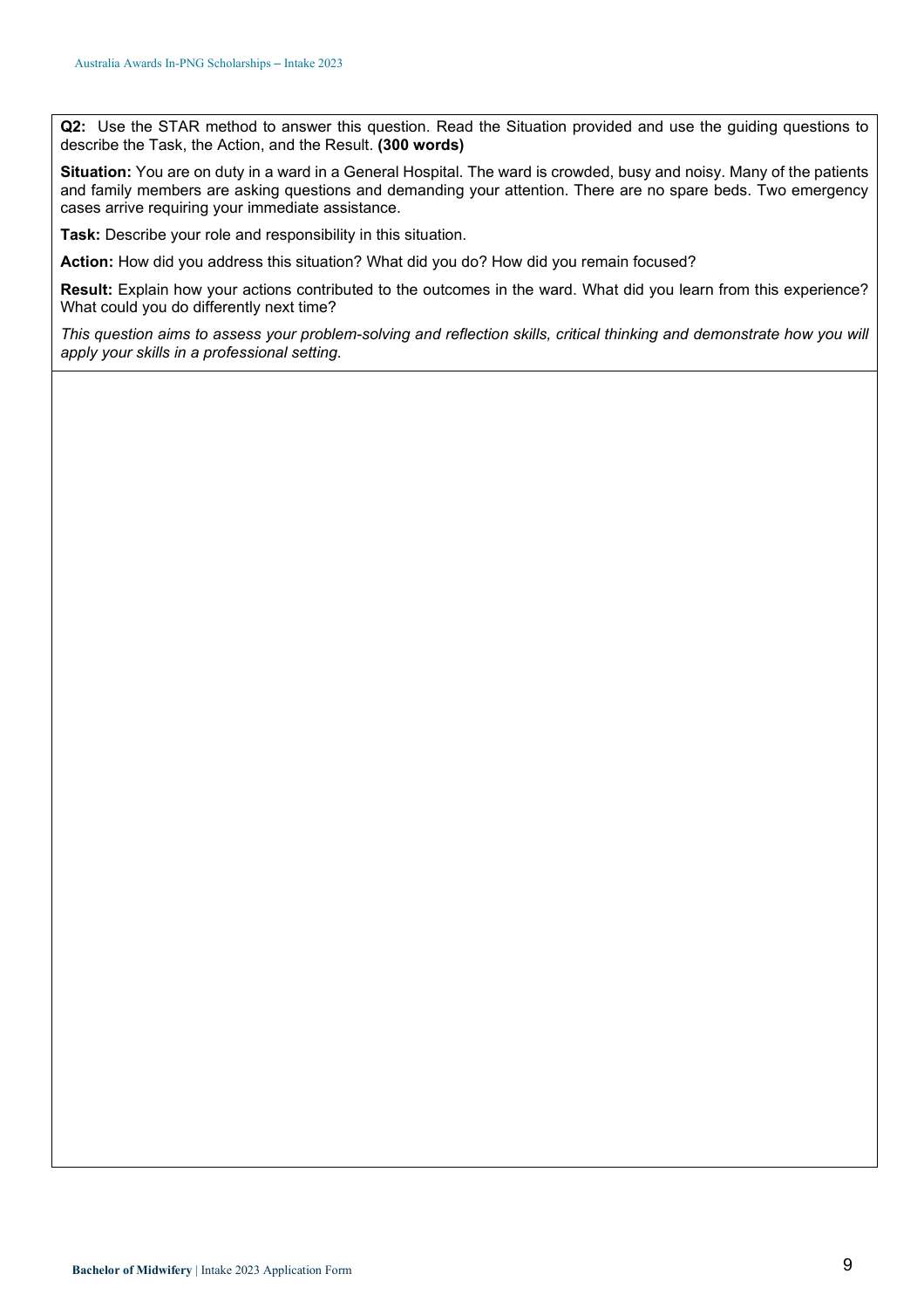**Q3:** Consider the academic and personal challenges you might face while studying to achieve your Bachelor of Midwifery qualification. Describe ONE personal and ONE academic challenge you are likely to face. What strategies would you use to address each of these challenges? **(300 words)**

*This question aims to assess your ability to reflect on your skills and experiences, analyse the situation, problems and identify solutions and strategies to successfully complete your course program of study.*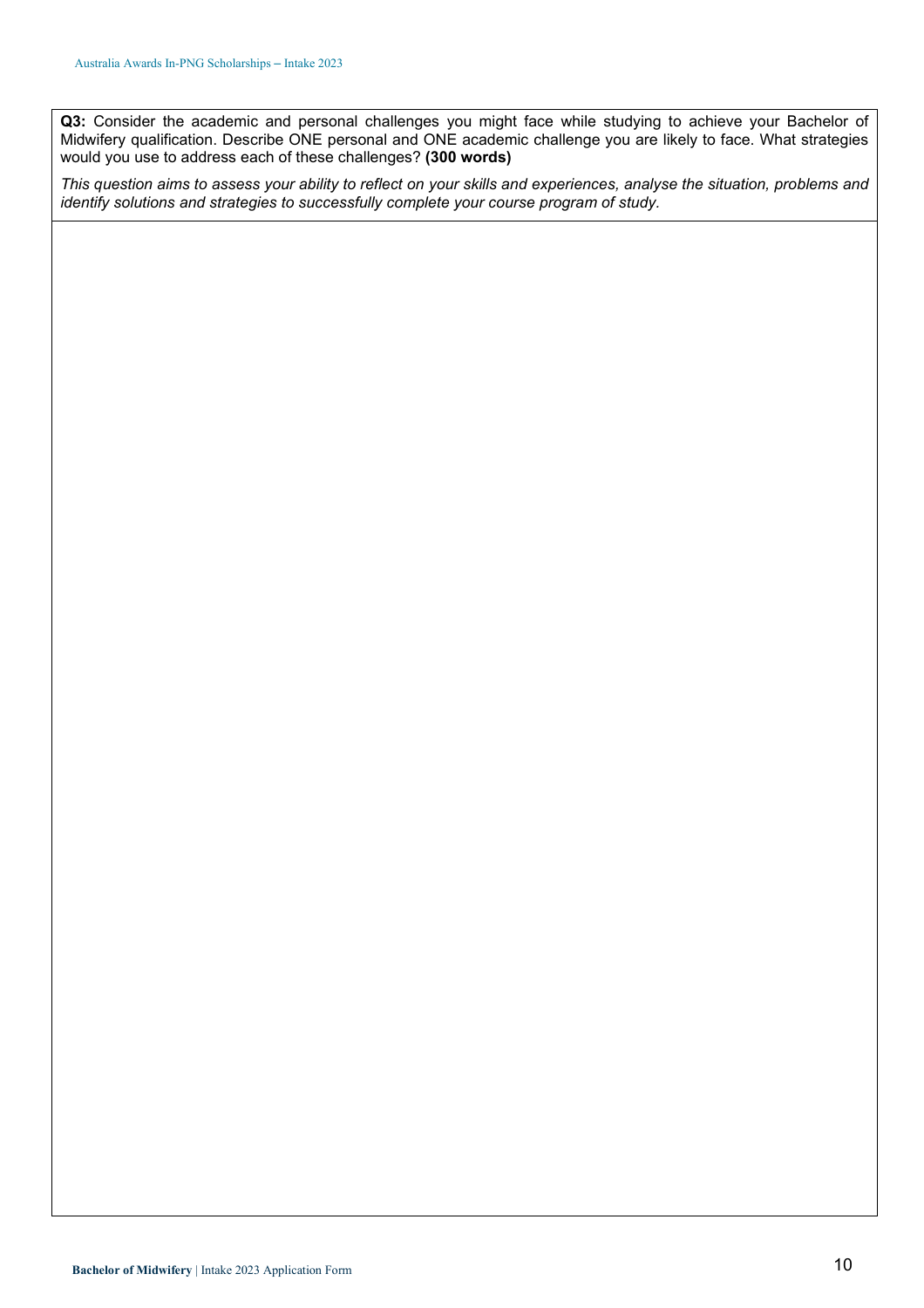**Q4:** Describe a single policy, process, procedure, activity or perception that you will be able to improve or change using your midwifery qualification. What impact will this improvement or change have for your patients, workplace, or community? **(300 words)**

*This question asks you to reflect on a problem in your field and to identify any action or strategies that will contribute to change. It also asks you to think critically about the way change can take place.*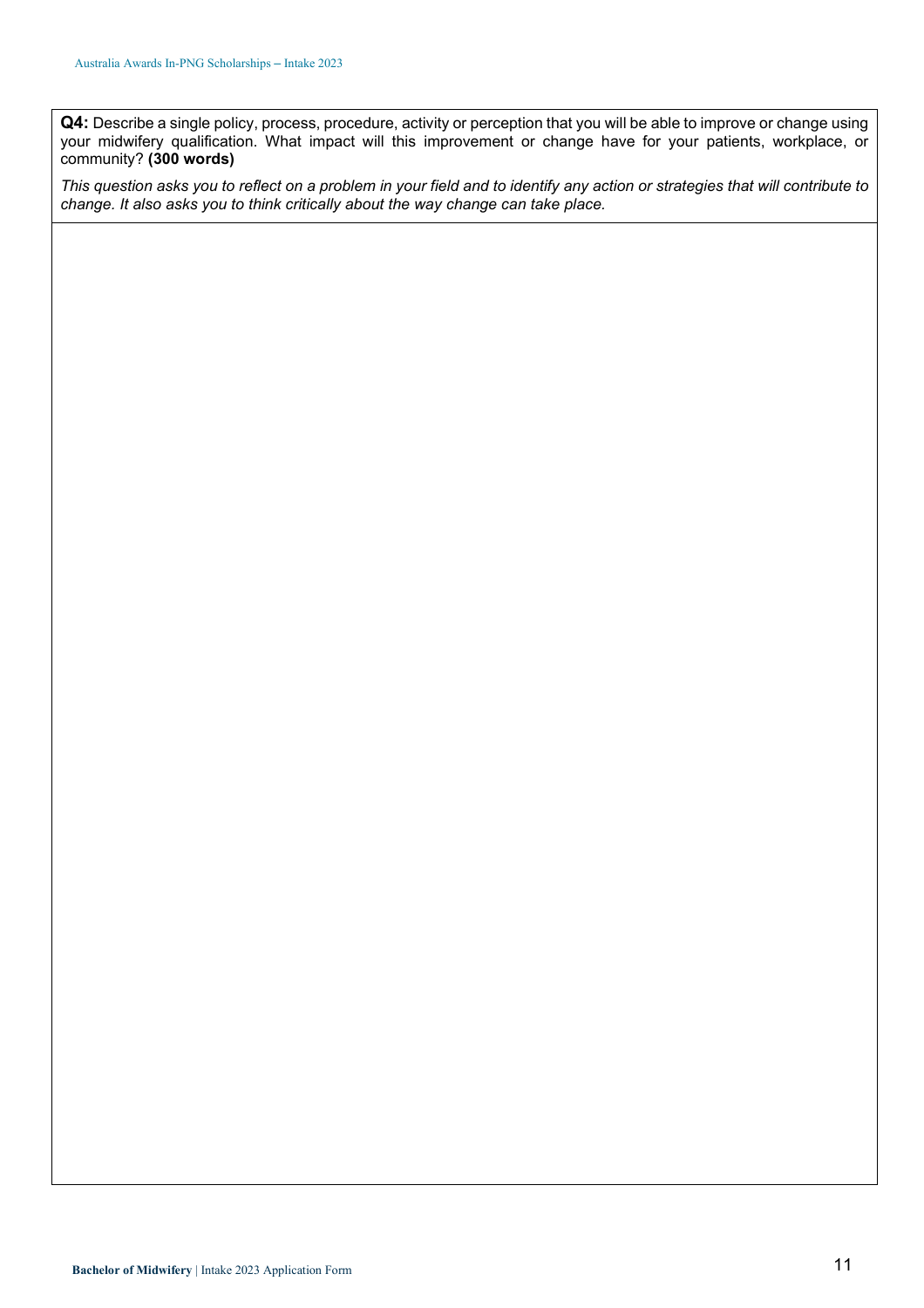#### **PART 7: COMPUTER LITERACY SURVEY**

This section is compulsory for Australia Awards PNG's information and planning purposes.

**Your answers will NOT affect your application**

| Select the options that best match your computer literacy skills.                                     |     |                                                                            |     |
|-------------------------------------------------------------------------------------------------------|-----|----------------------------------------------------------------------------|-----|
| Q1. How often do you use a computer?                                                                  | Ans | How often do you use Microsoft Word?<br>Q7.                                | Ans |
| Every day<br>i.                                                                                       |     | xxvi. Every day                                                            |     |
| More than once a week<br>ii.                                                                          |     | xxvii. More than once a week                                               |     |
| iii. More than once a fortnight                                                                       |     | xxviii. More than once a month                                             |     |
| iv. More than once a month                                                                            |     | xxix. Rarely                                                               |     |
| v. Never used a computer                                                                              |     | Never used MS Excel<br>XXX.                                                |     |
| Q2. Do you have an email account?                                                                     |     | Which of the skills below best describe<br>Q8.<br>your MS Word skills      |     |
| vi. Yes                                                                                               |     | xxxi. Write a basic document with one Font                                 |     |
| vii. No                                                                                               |     | xxxii. Write document, insert a page number,<br>footer/header              |     |
| If your answer to Q2 is "No" skip Q3 and Q4                                                           |     | xxxiii. Insert tables, images                                              |     |
| Q3. How often do you use/access email?                                                                |     | xxxiv. Write comprehensive documents with<br>a range of formatting options |     |
| viii. Every day                                                                                       |     | Q9.<br>Do you access the Internet?                                         |     |
| ix. More than once a week                                                                             |     | XXXV. Yes                                                                  |     |
| More than once a month<br>х.                                                                          |     | xxxvi. No                                                                  |     |
| xi. Never used email                                                                                  |     | Q10. How often do you access the Internet?                                 |     |
| Q4. Which of the following are you able to<br>do? You can choose more than one                        |     | xxvii. Every day                                                           |     |
| xii. Compose and send a new email                                                                     |     | xxxviii. More than once a week                                             |     |
| xiii. Send an email with attachments                                                                  |     | xxxix. More than once a month                                              |     |
| xiv. Download attachments                                                                             |     | xl. Occasionally                                                           |     |
| xv. Forward email                                                                                     |     | xli. Don't know                                                            |     |
| xvi. Reply to email                                                                                   |     |                                                                            |     |
| Q5. How often do you use Microsoft Excel?                                                             |     |                                                                            |     |
| xvii. Every day                                                                                       |     | End of Survey                                                              |     |
| xviii. More than once a week                                                                          |     |                                                                            |     |
| xix. More than once a month                                                                           |     |                                                                            |     |
| xx. Rarely                                                                                            |     |                                                                            |     |
| xxi. Never used MS Excel                                                                              |     |                                                                            |     |
| Q6. Which of the skills below best describe<br>your MS Excel skills? You can choose more<br>than one. |     |                                                                            |     |
| xxii. Perform basic entries                                                                           |     |                                                                            |     |
| xxiii. Insert graphs/images                                                                           |     |                                                                            |     |
| xxiv. Format cells and tables                                                                         |     |                                                                            |     |
| xxv. Perform calculations                                                                             |     |                                                                            |     |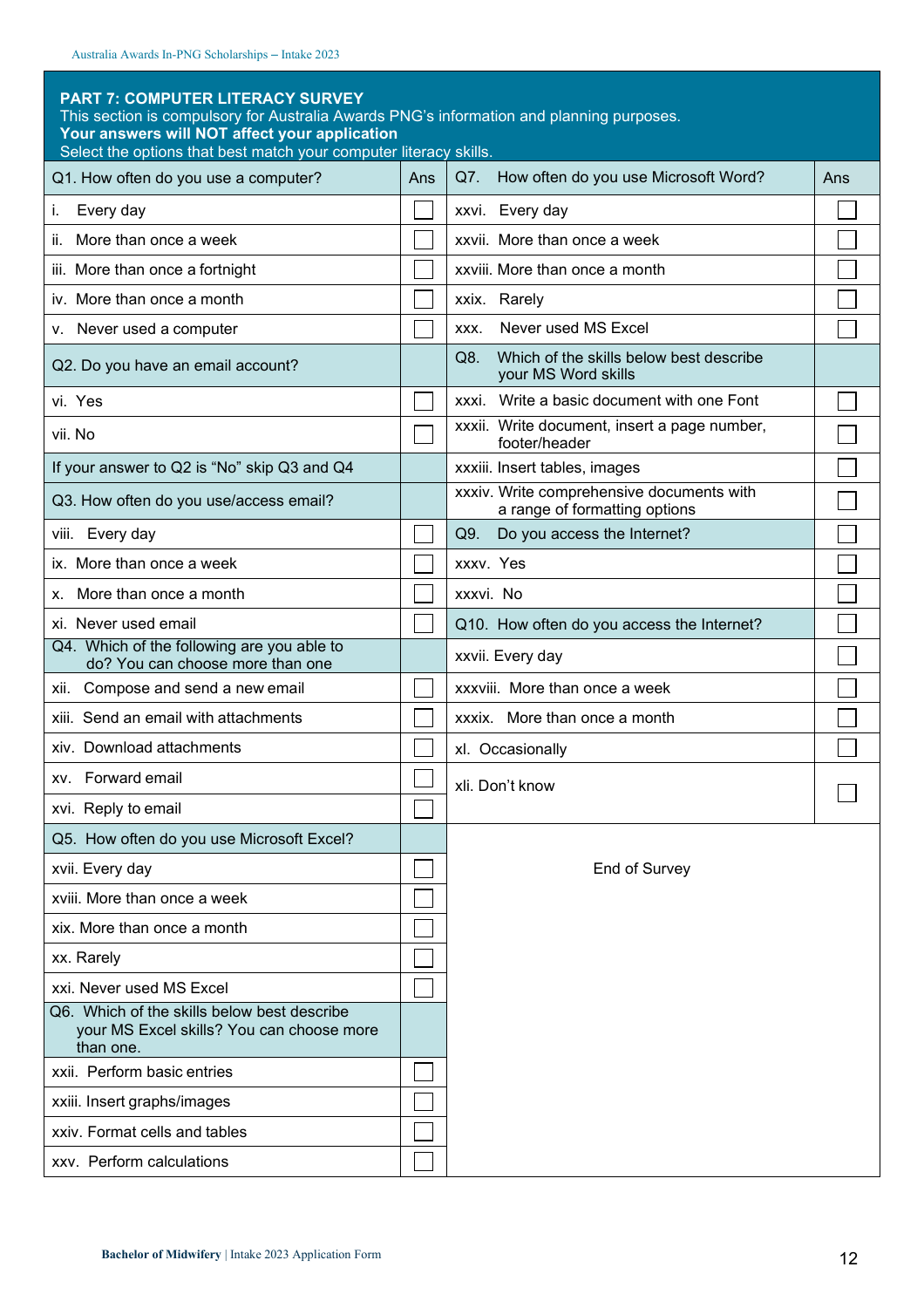| <b>PART 8: CURRICULUM VITAE</b>                                                                                                                                                                        |                                                                                                                        |
|--------------------------------------------------------------------------------------------------------------------------------------------------------------------------------------------------------|------------------------------------------------------------------------------------------------------------------------|
| <b>Full name</b>                                                                                                                                                                                       |                                                                                                                        |
| Date and place of birth                                                                                                                                                                                | Citizenship                                                                                                            |
| <b>Home address</b>                                                                                                                                                                                    | Home phone                                                                                                             |
|                                                                                                                                                                                                        | <b>Mobile</b>                                                                                                          |
|                                                                                                                                                                                                        | <b>Email address</b>                                                                                                   |
| <b>Current employment status</b><br>Eg. Contractual, temporary, permanent<br>If you are public contractual employee, please submit a letter<br>from your HR Officer confirming your employment status. | Public Sector<br>NGO/Faith-based<br>Private Sector                                                                     |
| <b>Education</b><br>(Including major or field of specialisation, and date of degree conferred.)                                                                                                        |                                                                                                                        |
|                                                                                                                                                                                                        |                                                                                                                        |
|                                                                                                                                                                                                        |                                                                                                                        |
|                                                                                                                                                                                                        |                                                                                                                        |
|                                                                                                                                                                                                        |                                                                                                                        |
|                                                                                                                                                                                                        |                                                                                                                        |
|                                                                                                                                                                                                        |                                                                                                                        |
|                                                                                                                                                                                                        |                                                                                                                        |
| Training and professional development<br>location.)                                                                                                                                                    | (List in reverse chronological order, with recent training first, including name of training program, organisation and |
|                                                                                                                                                                                                        |                                                                                                                        |
|                                                                                                                                                                                                        |                                                                                                                        |
|                                                                                                                                                                                                        |                                                                                                                        |
|                                                                                                                                                                                                        |                                                                                                                        |
|                                                                                                                                                                                                        |                                                                                                                        |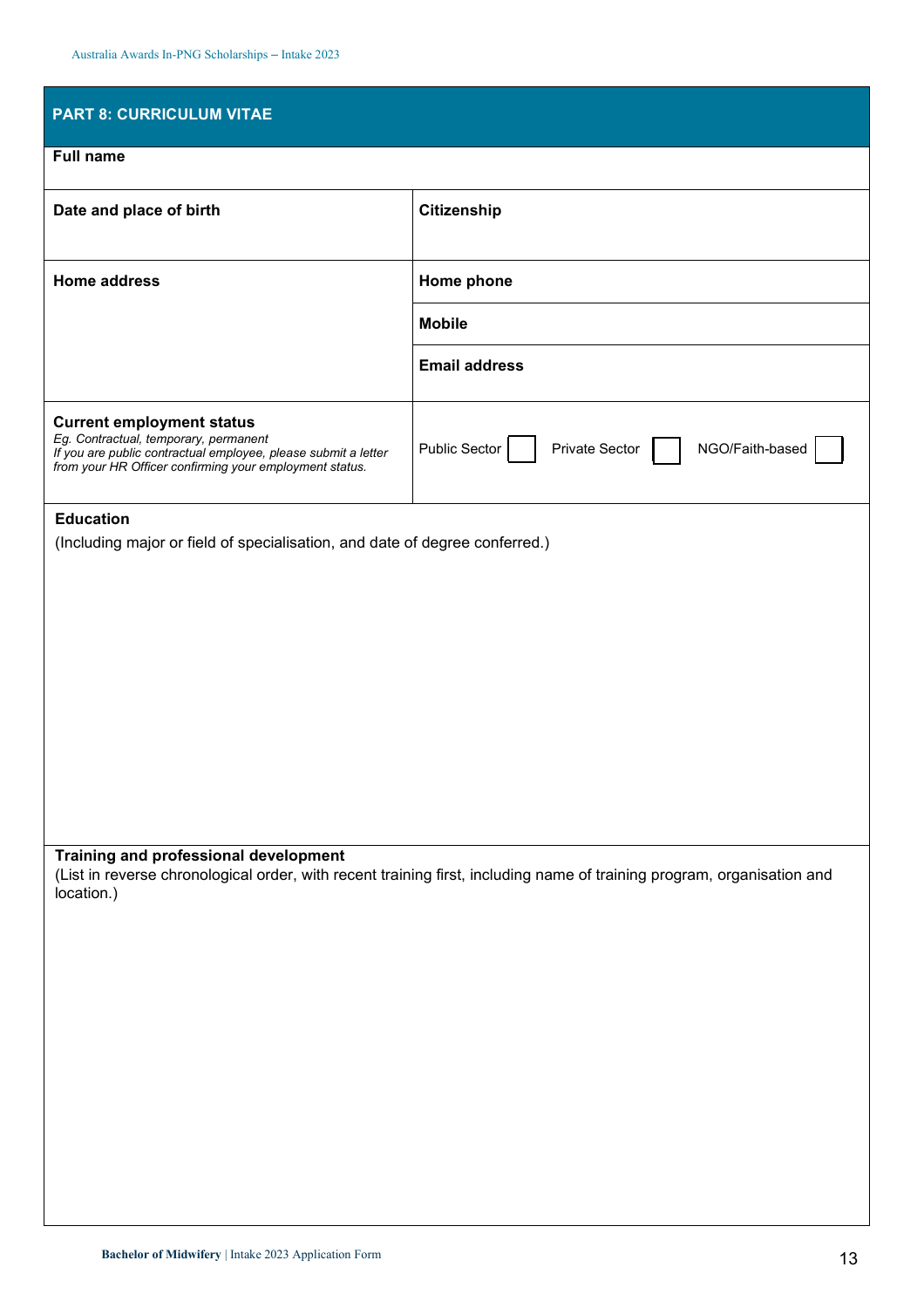**Scholarships, honors and awards** (If applicable.)

**Community and professional engagement**

(List of volunteer or socio civic work; membership in professional, community or socio-civic organisations.)

#### **PART 9. DECLARATION & SUBMISSION**

#### **Declaration and acknowledgment**

I declare, in submitting this application form, that the information contained in and provided with it is true and correct. I acknowledge that giving false or misleading information is a serious offence under the *Criminal Code Act 1995* of the Commonwealth of Australia.

I understand that all documents will be verified with the Government of PNG and the discovery of fraudulent documents will exclude me from consideration for this scholarship and any future Australian scholarships.

If fraud is discovered after a scholarship is awarded, I understand that the scholarship will be immediately terminated.

| <b>Full name:</b>                                                                      | Signature: | Date: |  |  |  |
|----------------------------------------------------------------------------------------|------------|-------|--|--|--|
|                                                                                        |            |       |  |  |  |
| If you completed and submitted it electronically, type "by email" in the signature box |            |       |  |  |  |